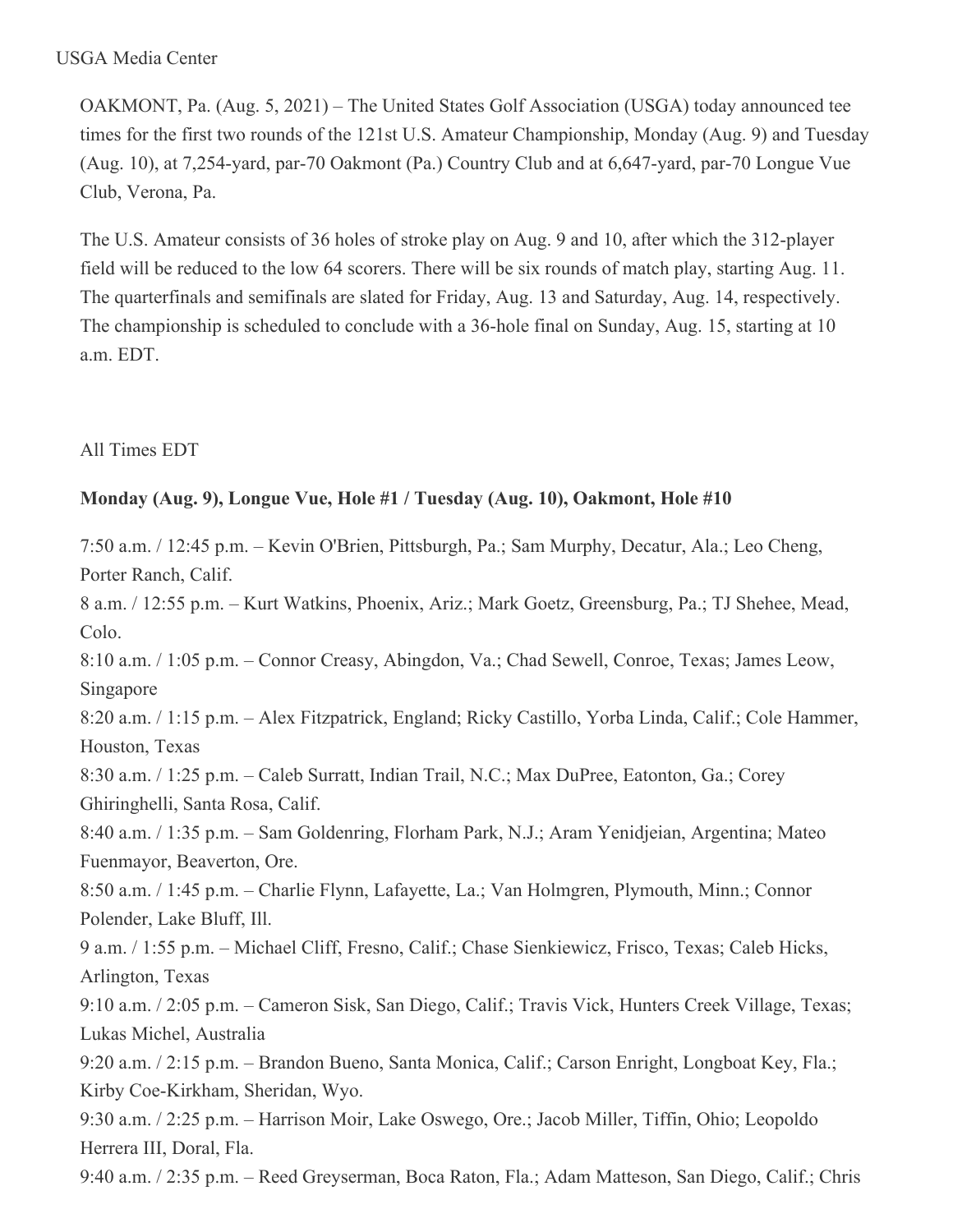Berzina, Fort Worth, Texas

9:50 a.m. / 2:45 p.m. – Brady Hinkle, Lancaster, S.C.; Sean Kato, Redmond, Wash.; Caden Fioroni, San Diego, Calif.

### **Monday (Aug. 9), Longue Vue, Hole #9 / Tuesday (Aug. 10), Oakmont, Hole #1**

7:30 a.m. / 12:45 p.m. – Jason Li, Sewickley, Pa.; Jacob Pedersen, Shorewood, Minn.; Jay Csipkes, McKinney, Texas

7:40 a.m. / 12:55 p.m. – Jackson Solem, Longmont, Colo.; Cody Roth, Bellingham, Wash.; Andrew DiRamio, Boston, Mass.

7:50 a.m. / 1:05 p.m. – Cooper Parks, Campbellsville, Ky.; Drew Hackett, Charlotte, N.C.; Palmer McSpadden, Fayetteville, Ark.

8 a.m. / 1:15 p.m. – Deven Patel, Johns Creek, Ga.; Chris DeJohn, Ridgewood, N.J.; Ryan Gerard, Raleigh, N.C.

8:10 a.m. / 1:25 p.m. – Charles Osborne, Reno, Nev.; Joe Highsmith, Lakewood, Wash.; Andrew Kozan, West Palm Beach, Fla.

8:20 a.m. / 1:35 p.m. – John Marshall Butler, Louisville, Ky.; Will Halamandaris, Annapolis, Md.; Jonathan Griz, Hilton Head Island, S.C.

8:30 a.m. / 1:45 p.m. – Trey Denton, Madison, Miss.; Bo Andrews, Raleigh, N.C.; Ross Steelman, Columbia, Mo.

8:40 a.m. / 1:55 p.m. – Maverick Pavletich, Bakersfield, Calif.; Austin Greaser, Vandalia, Ohio; Ethan Ng, New York, N.Y.

8:50 a.m. / 2:05 p.m. – Ryggs Johnston, Libby, Mont.; Bo Jin, People's Republic of China; Jacob Bridgeman, Inman, S.C.

9 a.m. / 2:15 p.m. – Maxwell Moldovan, Uniontown, Ohio; Derek Hitchner, Minneapolis, Minn.; Michael Thorbjornsen, Wellesley, Mass.

9:10 a.m. / 2:25 p.m. – Nick Robillard, Birmingham, Ala.; John Barone, Dunmore, Pa.; Brian Stark, Kingsburg, Calif.

9:20 a.m. / 2:35 p.m. – Ryan Marter, Columbia, S.C.; Hunter Thomson, Canada; Sean Butscher, Tallahassee, Fla.

9:30 a.m. / 2:45 p.m. – Brian Ma, Milpitas, Calif.; David Timmins, Sandy, Utah; Max Kreikemeier, Chesterfield, Mo.

## **Monday (Aug. 9), Longue Vue, Hole #1 / Tuesday (Aug. 10), Oakmont, Hole #10**

1:05 p.m. / 7:30 a.m. – Alex McCulla, Quincy, Ill.; Beck Burnette, Blairsville, Ga.; Braden List, Boca Raton, Fla.

1:15 p.m. / 7:40 a.m. – Trey Tobias, Franklin, Tenn.; Ethan Hall, Morehead City, N.C.; William Paysse, Temple, Texas

1:25 p.m. / 7:50 a.m. – Jimmy Castles, Cupertino, Calif.; Austin Fulton, Villa Rica, Ga.; Brendan O'Reilly, Hinsdale, Ill.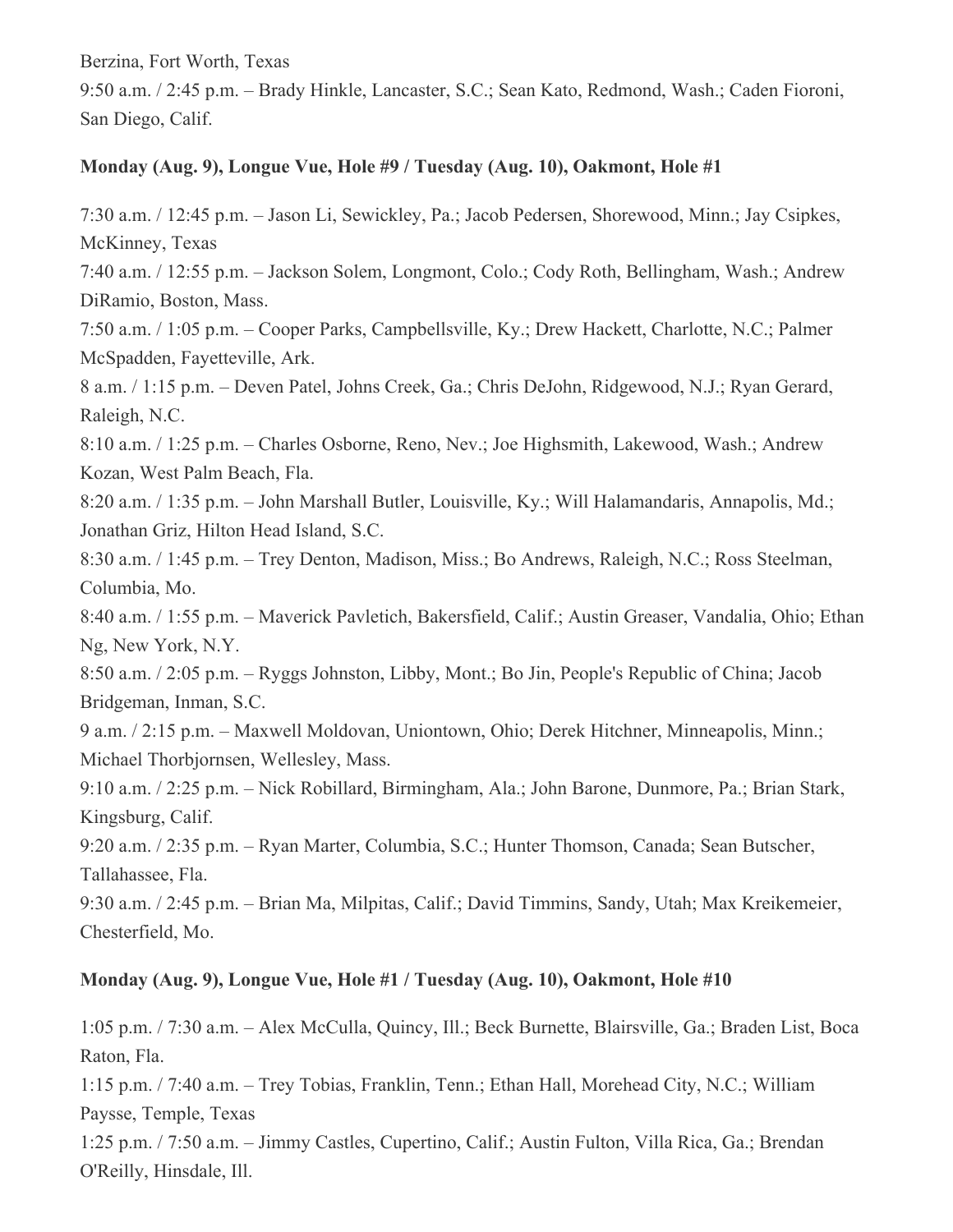1:35 p.m. / 8 a.m. – Palmer Jackson, Murrysville, Pa.; William Holcomb V, Crockett, Texas; Cohen Trolio, West Point, Miss.

1:45 p.m. / 8:10 a.m. – Dennis Bull, Norwalk, Iowa; Christopher Zhang, Blacksburg, Va.; Robbie Ziegler, Tualatin, Ore.

1:55 p.m. / 8:20 a.m. – Gordon Sargent, Birmingham, Ala.; Frank Lindwall, Cedar Rapids, Iowa; TBD 2:05 p.m. / 8:30 a.m. – Preston Summerhays, Scottsdale, Ariz.; William Mouw, Chino, Calif.; Garrett Rank, Canada

2:15 p.m. / 8:50 a.m. – Jackson Thompson, Dakota Dunes, S.D.; John Kim, Palm Desert, Calif.; Nick Gabrelcik, Trinity, Fla.

2:25 p.m. / 8:50 a.m. – Conor Gough, England; Brad Reeves, Woodbridge, Calif.; Matthew Soucinek, Lake City, Fla.

2:35 p.m. / 9 a.m. – Harrison Ott, Brookfield, Wis.; Carson Ownbey, Canton, N.C.; Lukas Clark, Holland, Pa.

2:45 p.m. / 9:10 a.m. – Patrick McCormick, Bethesda, Md.; Lane Wallace, Yukon, Okla.; Nathan Bertsch, Bradenton, Fla.

2:55 p.m. / 9:20 a.m. – Jake Sollon, Venetia, Pa.; Scotty Kennon, Ponte Vedra Beach, Fla.; Joe Alfieri, Lutz, Fla.

3:05 p.m. / 9:30 a.m. – Parker Gillam, Winston-Salem, N.C.; Liam Gill, Wayland, Mass.; Cooper Schultz, Wichita, Kan.

## **Monday (Aug. 9), Longue Vue, Hole #9 / Tuesday (Aug. 10), Oakmont, Hole #1**

12:45 p.m. / 7:30 a.m. – Kevin Sze, Saratoga, Calif.; Matthew Ruel, Oldsmar, Fla.; Sean Crowley, Littleton, Colo.

12:55 p.m. / 7:40 a.m. – Luke Kluver, Norfolk, Neb.; Ty Stites, Sallisaw, Okla.; Christopher Ferris, St. Louis, Mo.

1:05 p.m. / 7:50 a.m. – Martin Vorster, South Africa; Ryan Hall, Knoxville, Tenn.; Sean Knapp, Oakmont, Pa.

1:15 p.m. / 8 a.m. – Sam Nicholson, Atlantic Beach, Fla.; Grayson Blunt, Houston, Texas; Blake L. Trimble, Denver, Colo.

1:25 p.m. / 8:10 a.m. – Trey Winstead, Baton Rouge, La.; Alejandro Armijo, Rio Rancho, N.M.; William Mitchell, Atlanta, Ga.

1:35 p.m. / 8:20 a.m. – Nolan Forsman, Larchmont, N.Y.; Christian Banke, Scottsdale, Ariz.; Kuangyu Chen, Australia

1:45 p.m. / 8:30 a.m. – Devon Bling, Ridgecrest, Calif.; Nicholas Dunlap, Huntsville, Ala.; Trent Phillips, Boiling Springs, S.C.

1:55 p.m. / 8:40 a.m. – Tucker Allen, Tolar, Texas; Bartley Forrester, Gainesville, Ga.; Jack Goldasich, Birmingham, Ala.

2:05 p.m. / 8:50 a.m. – Hunter Fry, Dacula, Ga.; Nicholas Infanti, Jacksonville, Fla.; Brett Widner, Avon, Ind.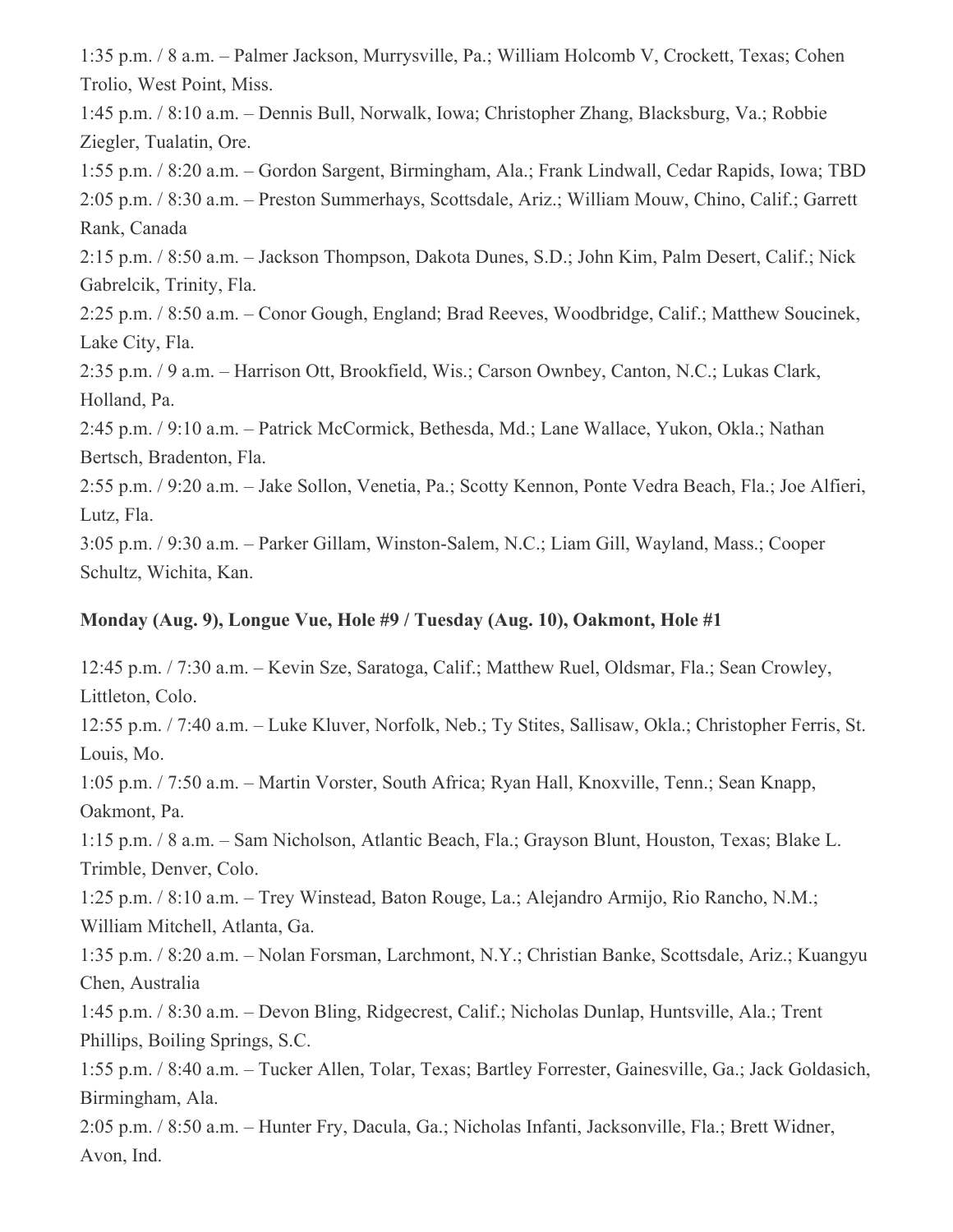2:15 p.m. / 9 a.m. – Hugo Townsend, Sweden; Ian Siebers, Bellevue, Wash.; Zach Shirley, High Ridge, Mo.

2:25 p.m. / 9:10 a.m. – Stephen Hale, Bakersfield, Calif.; Harrison Kingsley, Murrieta, Calif.; Alex Locke, Springfield, Mo.

2:35 p.m. / 9:20 a.m. – Trevor Randolph, Franklin Lakes, N.J.; Francisco Osio, Mexico; Jack Parker, Columbia, Mo.

2:45 p.m. / 9:30 a.m. – Eddy Lai, San Jose, Calif.; Abbie Valentine, Naples, Fla.; Charlie Nikitas, Glenview, Ill.

### **Monday (Aug. 9), Oakmont, Hole #1 / Tuesday (Aug. 10), Longue Vue, Hole #9**

7:30 a.m. / 12:45 p.m. – Jimmy Meyers, Wexford, Pa.; James Imai, Brookline, Mass.; Max Sekulic, Canada

7:40 a.m. / 12:55 p.m. – Leon D'Souza, Hong Kong China; Johnny Travale, Canada; Neal Shipley, Pittsburgh, Pa.

7:50 a.m. / 1:05 p.m. – Joshua Irving, Dallas, Texas; Jackson Suber, Tampa, Fla.; Bob Royak, Alpharetta, Ga.

8 a.m. / 1:15 p.m. – James Swan, Canada; Luis Carrera, Mexico; Mason Nome, Houston, Texas 8:10 a.m. / 1:25 p.m. – Kento Yamawaki, Japan; Jimmy Dales, Northville, Mich.; Brian Garrett, San Antonio, Texas

8:20 a.m. / 1:35 p.m. – Gunnar Broin, Chanhassen, Minn.; Khavish Varadan, Malaysia; Clay Merchent, Noblesville, Ind.

8:30 a.m. / 1:45 p.m. – Davis Chatfield, Attleboro, Mass.; Jose Islas, Mexico; Howon Kim, Republic of Korea

8:40 a.m. / 1:55 p.m. – Aman Gupta, Concord, N.C.; Matthew Sharpstene, Charlotte, N.C.; Stewart Hagestad, Newport Beach, Calif.

8:50 a.m. / 2:05 p.m. – Peter Bradbeer, Bryn Mawr, Pa.; Carson Kammann, Knoxville, Tenn.; Etienne Papineau, Canada

9 a.m. / 2:15 p.m. – Jackson Rothwell, Canada; Alex Chin, Pleasanton, Calif.; Caden Baker, Mebane, N.C.

9:10 a.m. / 2:25 p.m. – Luke Potter, Encinitas, Calif.; Kelly Chinn, Great Falls, Va.; Julian Perico, Peru 9:20 a.m. / 2:35 p.m. – Rhett Sellers, Longview, Texas; Steven Carter, Saint Augustine, Fla.; Xavier Marcoux, Canada

9:30 a.m. / 2:45 p.m. – Daulet Tuleubayev, Kazakhstan; Evan Katz, Washington, D.C.; Devin Morley, Republic of Ireland

#### **Monday (Aug. 9), Oakmont, Hole #10 / Tuesday (Aug. 10), Longue Vue, Hole #1**

7:30 a.m. / 1:05 p.m. – Matt Vogt, Indianapolis, Ind.; Christian Cavaliere, Katonah, N.Y.; Parker Coody, Plano, Texas

7:40 a.m. / 1:15 p.m. – Vicente Marzilio, Argentina; Louis Dobbelaar, Australia; Dylan Menante,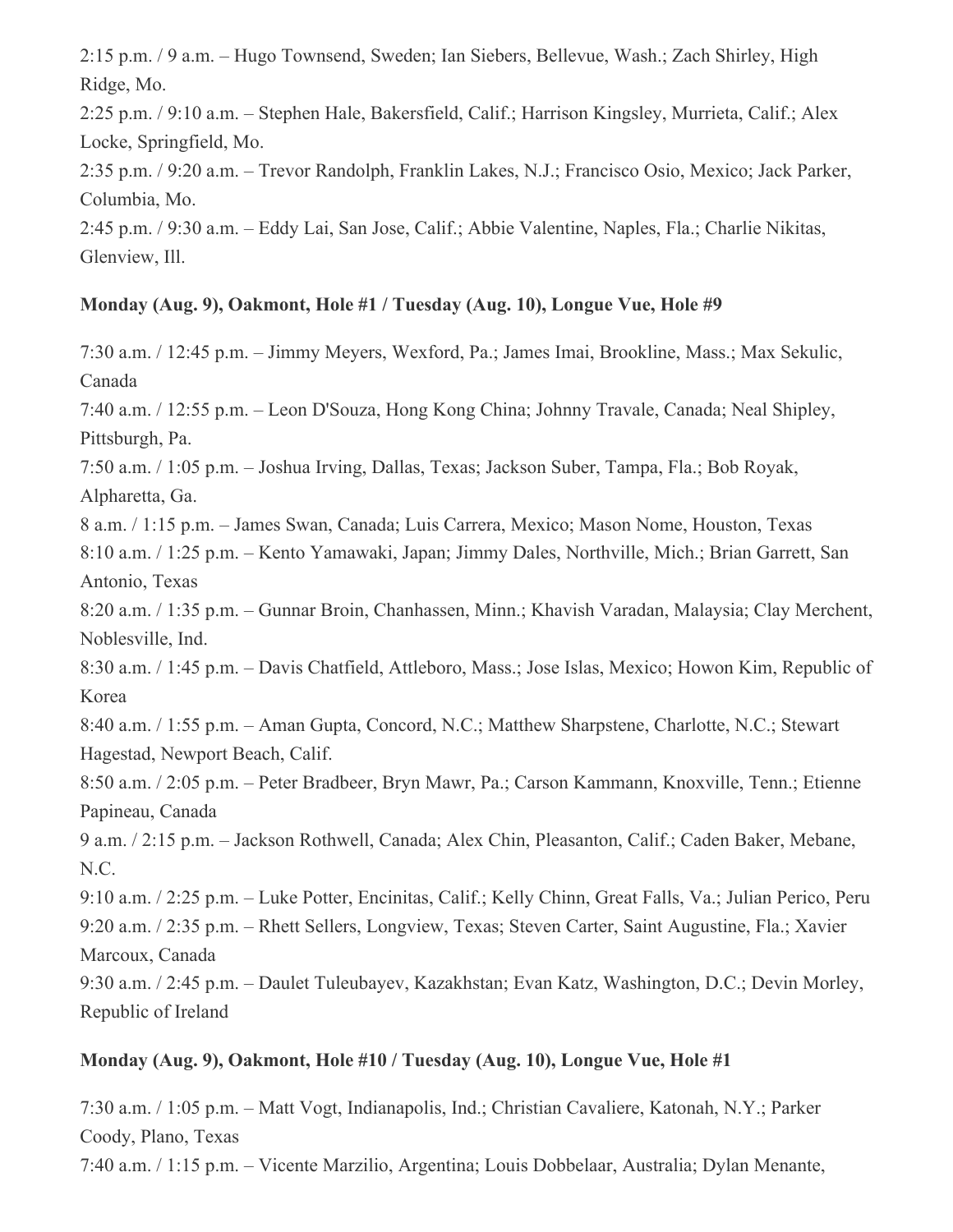Carlsbad, Calif.

7:50 a.m. / 1:25 p.m. – Kieran Vincent, Zimbabwe; Piercen Hunt, Canada; James Jackson, Cohoes, N.Y.

8 a.m. / 1:35 p.m. – Brendan MacDougall, Canada; William Parker, Glen Cove, N.Y.; Andres Aranguren, Puerto Rico

8:10 a.m. / 1:45 p.m. – Ian Bangor, Pittsburgh, Pa.; James Piot, Canton, Mich.; Scott Barton, Dallas, Texas

8:20 a.m. / 1:55 p.m. – Timothius Tamardi, Indonesia; Craig Doell, Canada; Keita Okada, Japan

8:30 a.m. / 2:05 p.m. – Kotaro Murata, Japan; Mateo Fernandez de Oliveira, Argentina; William Duquette, Canada

8:40 a.m. / 2:15 p.m. – Patrick Sheehan, Doylestown, Pa.; CJ Jones, Frankfort, Ky.; Adam Miller, Nekoosa, Wis.

8:50 a.m. / 2:25 p.m. – Lingkun Kong, People's Republic of China; David Nyfjall, Sweden; Cecil Belisle, Red Wing, Minn.

9 a.m. / 2:35 p.m. – Enrique Dimayuga, England; Yuki Moriyama, Japan; Jacob Cook, Frankfort, Ky.

9:10 a.m. / 2:45 p.m. – Sam Bennett, Madisonville, Texas; David Puig, Spain; Ren Yonezawa, Japan

9:20 a.m. / 2:55 p.m. – Henry Shimp, Charlotte, N.C.; Dennis Martin, Los Angeles, Calif.; Thomas Hutchison, San Jose, Calif.

9:30 a.m. / 3:05 p.m. – Jeremy Tetrault, Lino Lakes, Minn.; Joey Moore, Billings, Mont.; Nate Menon, Wyomissing, Pa.

# **Monday (Aug. 9), Oakmont, Hole #1 / Tuesday (Aug. 10), Longue Vue, Hole #9**

12:45 p.m. / 7:30 a.m. – Chris Devlin, Birmingham, Ala.; Garrett Wood, Mason, Ohio; Brad Mason, Dallas, Texas

12:55 p.m. / 7:40 a.m. – Jackson Chandler, Dublin, Ohio; Grant Haefner, Bloomfield Hills, Mich.; Benjamin Hong, Brea, Calif.

1:05 p.m. / 7:50 a.m. – Joseph Pagdin, England; Alvaro Muller Baumgart Lucena, Spain; Joey Vrzich, La Jolla, Calif.

1:15 p.m. / 8 a.m. – Patrick McCann, Tallahassee, Fla.; Weston Jones, Sudbury, Mass.; Charles Waddell, Kenilworth, Ill.

1:25 p.m. / 8:10 a.m. – Grant Martens, San Diego, Calif.; Chris Kamin, Phoenix, Ariz.; Sean Niles, Troy, Mich.

1:35 p.m. / 8:20 a.m. – Christopher Wheeler, Addison, Texas; Noah Norton, Chico, Calif.; Bradley Bastion, Shelby Township, Mich.

1:45 p.m. / 8:30 a.m. – Darren Fletcher, Cave Creek, Ariz.; Bryce Lewis, Hendersonville, Tenn.; Collin Adams, Charlotte, N.C.

1:55 p.m. / 8:40 a.m. – R.B. Clyburn, Cartersville, Ga.; David Stanford, Vienna, Va.; Ethan Tseng, Portland, Ore.

2:05 p.m. / 8:50 a.m. – Keita Nakajima, Japan; Pierceson Coody, Plano, Texas; Ludvig Aberg, Sweden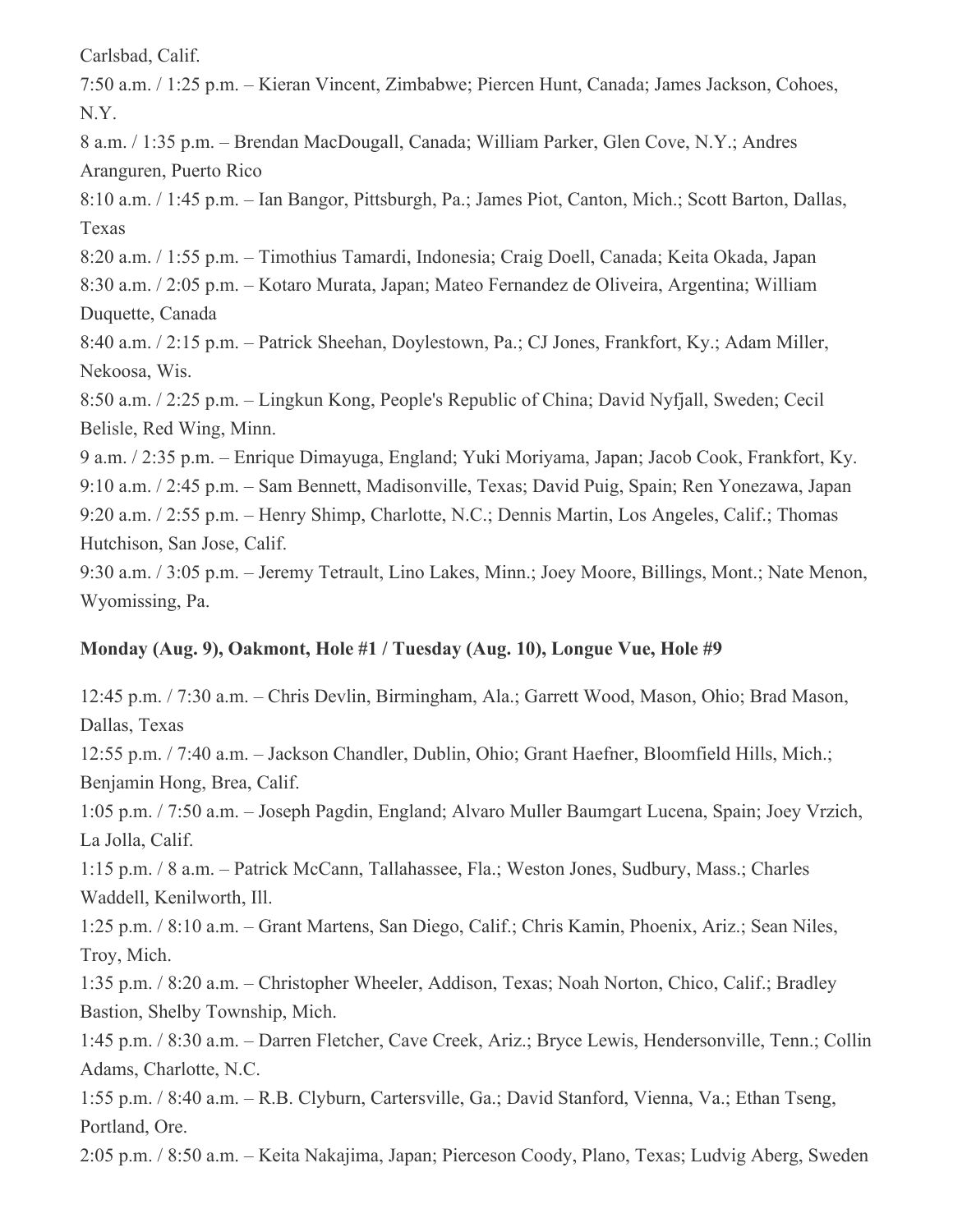2:15 p.m. / 9 a.m. – Chris Lambrou, Baldwin, N.Y.; Conor McGrath, Huntingdon Valley, Pa.; Joe Weiler, West Lafayette, Ind.

2:25 p.m. / 9:10 a.m. – Caleb Shetler, Saratoga, Calif.; Nick Lyerly, Salisbury, N.C.; Adam Bratton, Newburgh, Ind.

2:35 p.m. / 9:20 a.m. – Jackson Rivera, Rancho Santa Fe, Calif.; Sebastian Moss, Houston, Texas; Nicholas Dentino, Carmel, Ind.

2:45 p.m. / 9:30 a.m. – Jake Hennessy, San Antonio, Texas; Michael Barnard, Gallatin, Tenn.; Trevor Lewis, Prescott, Ariz.

## **Monday (Aug. 9), Oakmont, Hole #10 / Tuesday (Aug. 10), Longue Vue, Hole #1**

12:45 p.m. / 7:50 a.m. – Drew Salyers, Howard, Ohio; Brent Hamm, Warner Robins, Ga.; Walker Lee, Houston, Texas 12:55 p.m. / 8 a.m. – Taiga Sugihara, Japan; Sam Choi, Republic of Korea; Yuxin Lin, People's Republic of China 1:05 p.m. / 8:10 a.m. – Wyatt Koricanek, Yorktown, Texas; Robert Keilch, Newport Beach, Calif.; Benjamin Nelson, Madison, Miss. 1:15 p.m. / 8:20 a.m. – Canon Claycomb, Bowling Green, Ky.; Todd White, Spartanburg, S.C.; Cole Sherwood, Austin, Texas 1:25 p.m. / 8:30 a.m. – Garrett Barber, Stuart, Fla.; Yaroslav Merkulov, Rochester, N.Y.; Puwit Anupansuebsai, Thailand 1:35 p.m. / 8:40 a.m. – Brett Inserra, Upper Saddle River, N.J.; Matthew Sutherland, Carmichael, Calif.; Clay Stirsman, Carmel, Ind. 1:45 p.m. / 8:50 a.m. – Donald Kay, San Diego, Calif.; John Keefer, San Antonio, Texas; Brendan Valdes, Orlando, Fla. 1:55 p.m. / 9 a.m. – Stephen Campbell Jr., Richmond, Texas; Brad Valois, Warwick, R.I.; Connor Sheehan, Lancaster, Pa. 2:05 p.m. / 9:10 a.m. – Noah Goodwin, Corinth, Texas; Kiko Francisco Coelho, Portugal; Peter Fountain, Raleigh, N.C. 2:15 p.m. / 9:20 a.m. – Calen Sanderson, Newtown, Pa.; Michael Brown, Maple Shade Township, N.J.; Nashawn Tyson, Stuart, Fla. 2:25 p.m. / 9:30 a.m. – Connor Jones, Denver, Colo.; Kaelen Dulany, Keller, Texas; Tyler Schafer, Long Beach, Calif. 2:35 p.m. / 9:40 a.m. – Francis Catalano, Camarillo, Calif.; Cole Ponich, Farmington, Utah; Tony Hendricks, Phoenix, Ariz. 2:45 p.m. / 9:50 a.m. – Carson Lundell, Alpine, Utah; JonErik Alford, Roswell, Ga.; Grayson Gilbert, Monroe, La.

# **121st U.S. Amateur Championship – Par & Yardage**

Oakmont (Pa.) Country Club will be set up at 7,254 yards and will play to a par of 35-35—70. Longue Vue Club, in Verona, Pa., will be set up at 6,647 yards and will play to a par of 35-35—70. The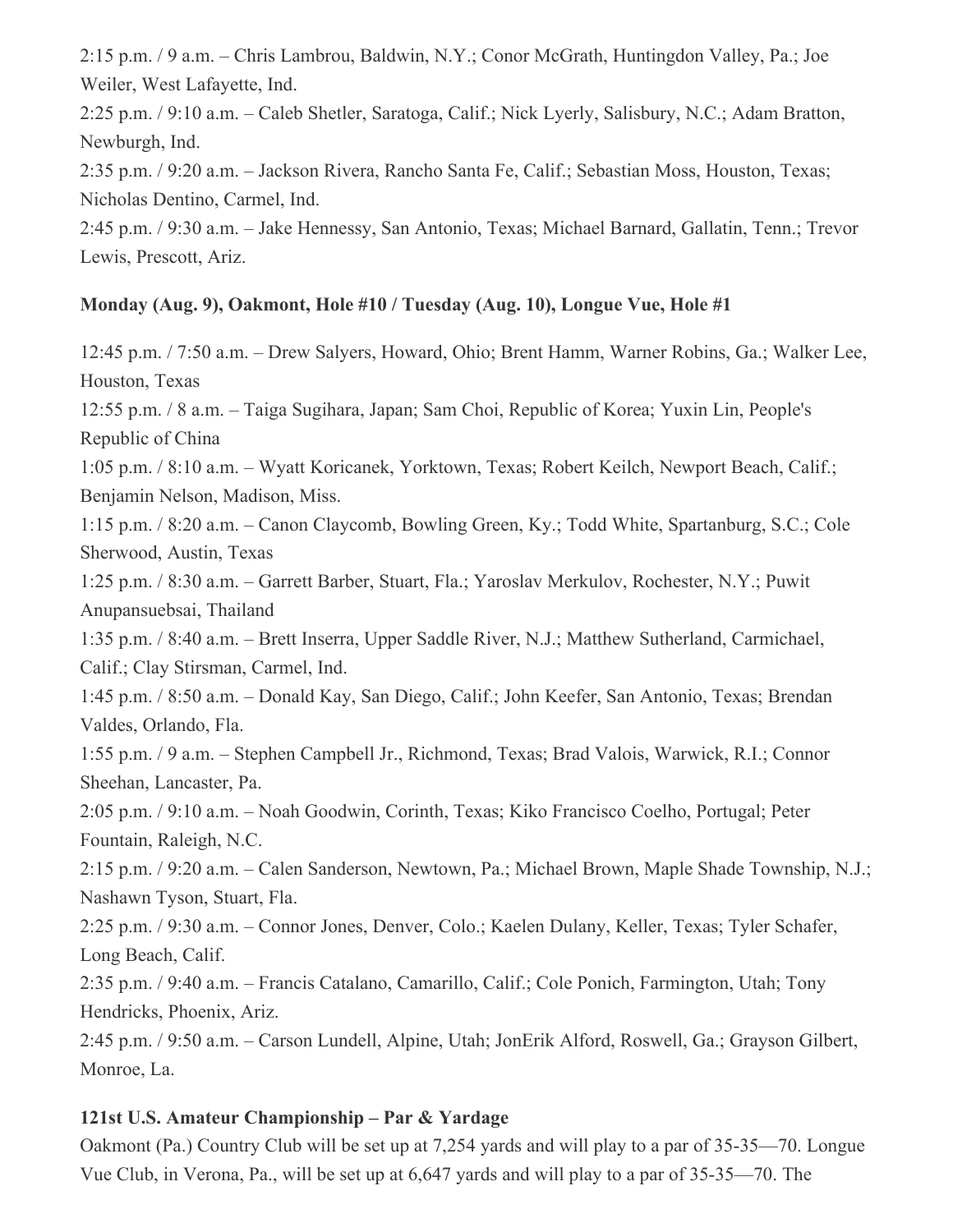yardage for each round of the championship will vary due to course setup and conditions.

# **Oakmont Country Club Hole By Hole**

| Hole                                   | $\mathbf{1}$   | $\overline{2}$ | 3                       | $\overline{\mathbf{4}}$ | 5              | 6              | $\overline{7}$ | 8              |                | 9 Total   |
|----------------------------------------|----------------|----------------|-------------------------|-------------------------|----------------|----------------|----------------|----------------|----------------|-----------|
| Par                                    | $\overline{4}$ | $\overline{4}$ | $\overline{4}$          | 5                       | $\overline{4}$ | $\overline{3}$ | $\overline{4}$ | $\overline{3}$ | $\overline{4}$ | 35        |
| Yardage                                | 482            |                | 340 426                 | 609                     | 382            | 194            | 479            | 288            |                | 477 3,677 |
|                                        |                |                |                         |                         |                |                |                |                |                |           |
| <b>Hole</b>                            | 10             | 11             | 12                      | 13                      | 14             | 15             | 16             | 17             |                | 18 Total  |
| Par                                    | $\overline{4}$ | $\overline{4}$ | $\mathfrak s$           | $\mathfrak{Z}$          | $\overline{4}$ | $\overline{4}$ | $\mathfrak{Z}$ | $\overline{4}$ | $\overline{4}$ | 35        |
| Yardage                                |                | 462 379 667    |                         | 183                     | 358            | 500            | 231            | 313            |                | 484 3,577 |
|                                        |                |                |                         |                         |                |                |                |                |                |           |
| <b>Longue Vue Club Hole By</b><br>Hole |                |                |                         |                         |                |                |                |                |                |           |
| Hole                                   | $\mathbf{1}$   | $\overline{2}$ | $\overline{\mathbf{3}}$ | $\overline{\mathbf{4}}$ | 5              | 6              | $\overline{7}$ | 8              |                | 9 Total   |
| Par                                    | $\overline{4}$ | $\overline{4}$ | $\mathfrak{Z}$          | 5                       | $\overline{3}$ | $\overline{4}$ | $\overline{4}$ | 5              | $\overline{4}$ | 36        |
| Yardage                                |                | 392 387        | 198                     | 547                     | 196            | 378            | 310            | 545            |                | 449 3,402 |
|                                        |                |                |                         |                         |                |                |                |                |                |           |
| <b>Hole</b>                            | 10             | 11             | 12                      | 13                      | 14             | 15             | 16             | 17             |                | 18 Total  |
| Par                                    | $\overline{3}$ | $\overline{4}$ | $\overline{3}$          | $\overline{4}$          | $\overline{4}$ | 5              | $\overline{3}$ | $\overline{4}$ | $\overline{4}$ | 34        |
| Yardage                                | 144            | 413            | 198                     | 356                     | 465            | 538            | 196            | 467            |                | 468 3,245 |

#### **About the USGA**

The USGA is a nonprofit organization that celebrates, serves and advances the game of golf. Founded in 1894, we conduct many of golf's premier professional and amateur championships, including the U.S. Open and U.S. Women's Open. With The R&A, we govern the sport via a global set of playing, equipment, handicapping and amateur status rules. The USGA campus in Liberty Corner, New Jersey, is home to the Association's Research and Test Center, where science and innovation are fueling a